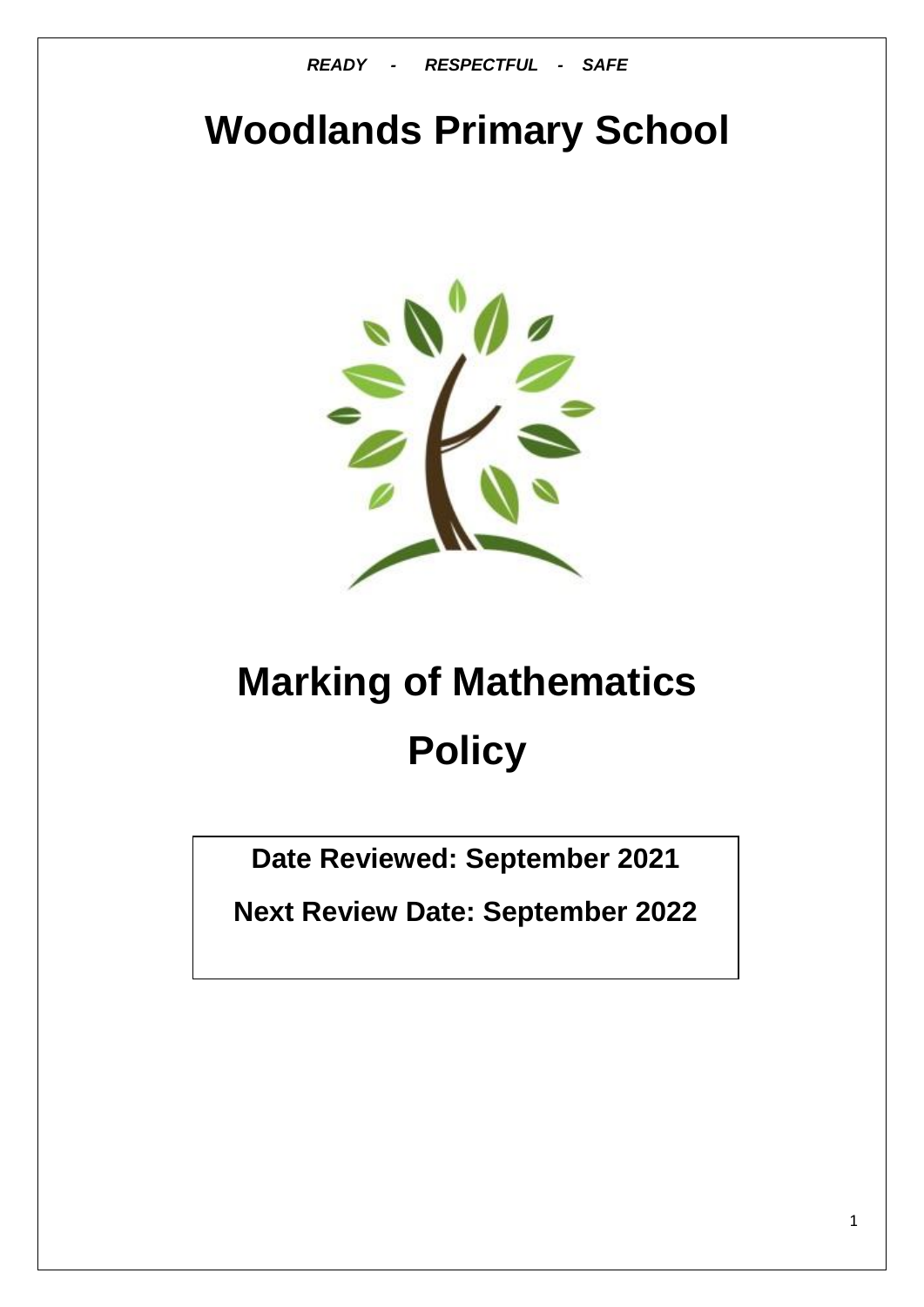**The 'marking of mathematics' policy has been created to ensure that children are fully involved in the marking process of their work and understand why and how their work is marked.**

**We recognise that children's mistakes are a valuable part of the learning process.**

#### **Purposes:**

- To encourage the child to reflect on what they have learned
- As an aid to the planning process i.e. to help with planning for progression, to show knowledge, skills and understanding which, in turn, are linked to the National Curriculum
- To inform the child of their next steps individually, in groups or as a class
- To share comments in relation to National Curriculum learning objectives.
- To provide further challenge for children who need it or extra support for those who are struggling with a concept
- To encourage children to present their work to the highest standard in order to make good progress
- As evidence that the work has been reviewed

## **Marking Procedures**

## *Who marks?*

- All teaching staff
- All TAs within the session where appropriate
- All supply teachers (work is initialled)
- Students (self-assessment and peer assessment)
- All marking is completed in pink and green (pen or highlighters)

## *What are we marking against?*

- All work is titled using Can I ... the objective being marked against
- All titles begin Can I ………… and indicate the support (if any) that has been provided by class teacher or teaching assistants using G/S/I
- KS1 title is typed when necessary and pupils write the short date, progressing to the full objective
- KS2 date and Can I statements should be written by the child wherever possible. A high emphasis is placed on the children recording their work accurately. Children are encouraged to learn from their mistakes and avoid using erasers. Mistakes should be seen as an opportunity for learning.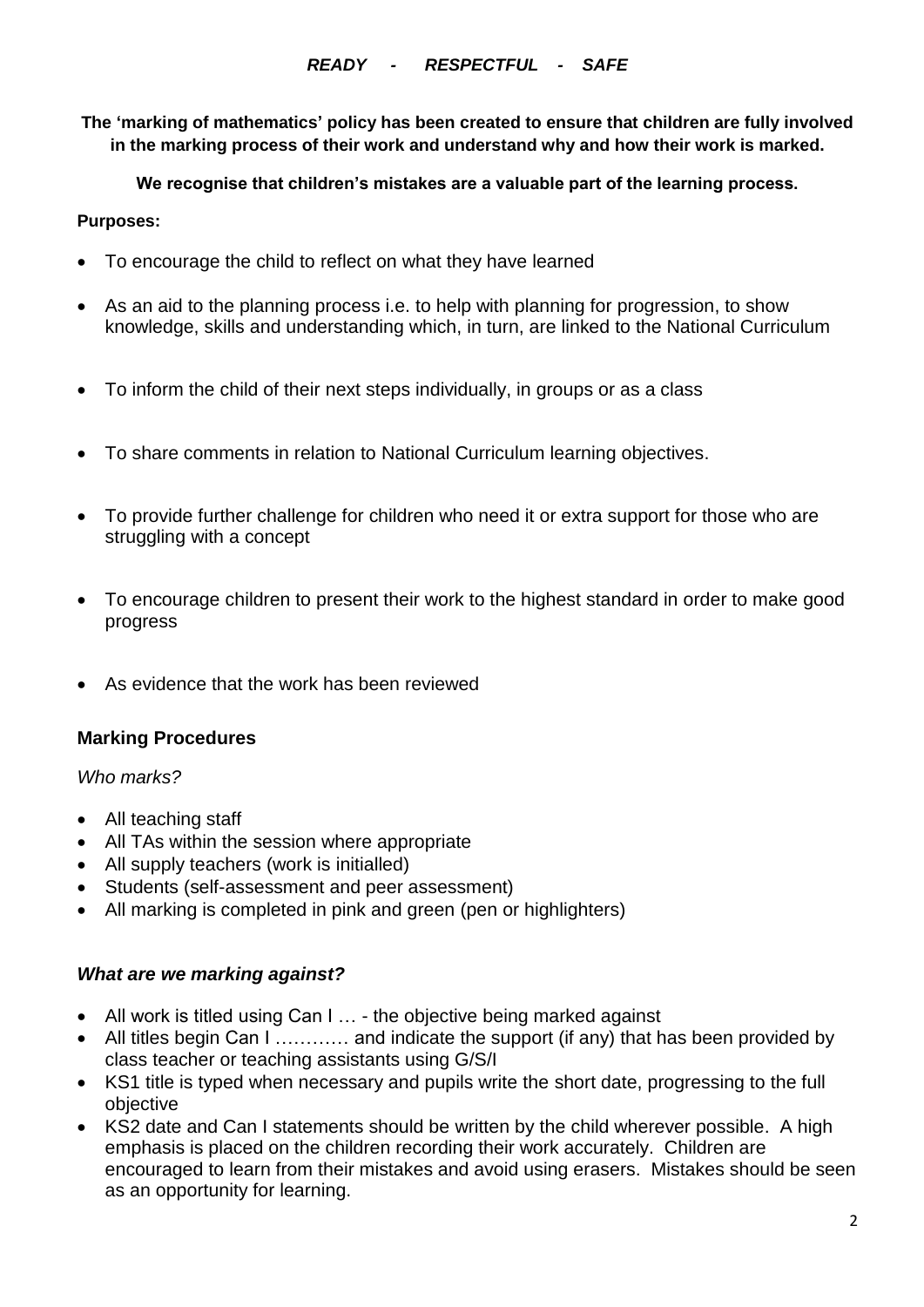# *READY - RESPECTFUL - SAFE*

- Work is marked in pink to identify where the child has met their learning objective. Should the child have met all objectives then correct answers will be highlighted or ticked alongside highlighting the Can I statement. If the child has not fully secured the objective, only the relevant section of the Can I should be highlighted.
- Green pen marking will identify any errors a child has made against their Can I statement. This will take the form of a next step and should be addressed by the child. If support is provided within the lesson, a green VF can be marked next to the relevant work. On the spot feedback is proven to be highly effective and as such should be used as often as possible. Incorrect answers are to be marked with a green dot (in pen) or highlighted in green.
- Peer and self-assessment will be shown by the initials of PA and SA next to the Can I statement
- Teaching assistants who mark their focus group's work to inform the child must feedback verbally to the class teacher.

# *Focus Marking*

- All tasks will be marked. Focus marking will take place in Maths at least once a week for each child. It is down to the professional judgement of the teacher to decide when in depth marking is needed to move the learning on. Teaching assistants will mark their focus group's work in each subject to inform both the teacher and pupil of the progress made against the objective. Time will be built in for children to respond to marking e.g. early morning activity or at start of next lesson.
- 4 step *'effective feedback for learning'* is used to
	- $\div$  show success
	- indicate improvement
	- challenge
	- $\cdot$  make the improvement using purple pen
- **STEP 1** Show success with pink pen / highlighter

Teacher to highlight on the Can I statement where the child has met their objective.

E.g. Can I use a number line to help solve multi-step time problems?

**STEP 2** - Indicate improvement needed using green pen / highlighter

Teacher to identify any mistakes that have been made with a green pen. Should the child be capable of identifying their own mistake, teacher may write a comment to point them in the correct direction but still leave a level of vagueness.

E.g. Somewhere in this challenge you've forgotten to use a place holder. Find it!

 **STEP 3** – Set a challenge to secure/extend learning (in green pen) where appropriate. Errors identified within the task will depend on the nature of the feedback given. Feedback should be precise and should unpick any misconceptions OR move the child's learning on. E.g.

- … True or false? 26 is a multiple of 9
- ... Spot the mistake  $-48 + 16 = 32$
- … Sometimes, always, never: Two odd numbers must equal an even
- **STEP 4** Make improvements/respond to feedback in purple pen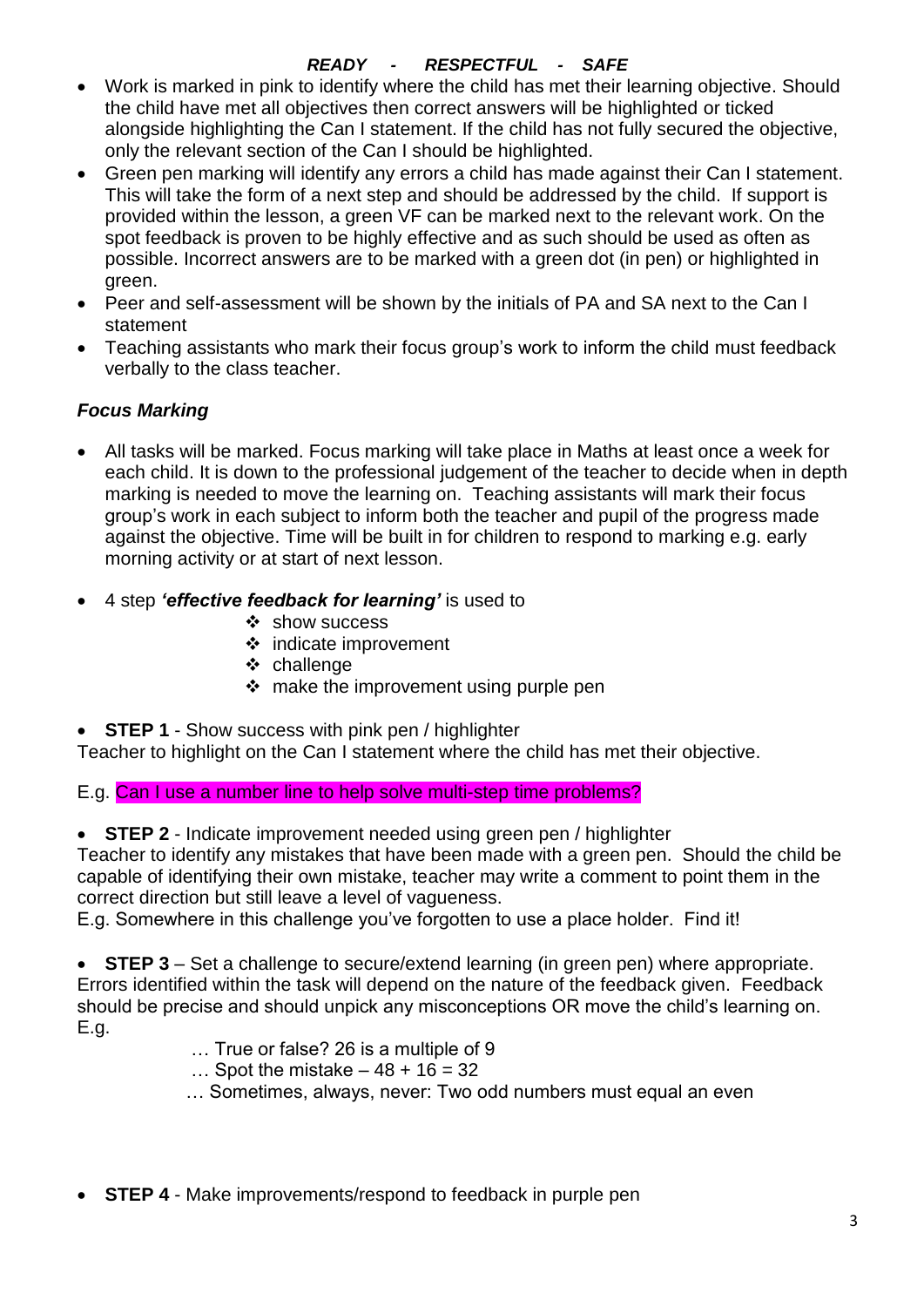### **Children's Responses to Feedback**

- Children must have time to read and respond to marking. This could take part at the start of each lesson for no more than 5 minutes or in an allocated time at the start/end of the day or after a series of lessons.
- If a teacher sets a child a next step marking comment, the child must respond in purple pen.
- Children will correct errors identified in green with a purple pen and a ruler (if needed)
- Verbal feedback will be identified by VF in the margin. The evidence of the verbal feedback will be clear from the progress made in books.

# **Presentation of Work**

- Short date must be used in all maths books and written in the top hand left corner. The date should be underlined in pencil e.g. 11.05.2022
- 'Can I…' statements to be linked to national curriculum objectives and underlined in pencil. KS2 children should be encouraged to write their own statements when possible.
- All maths work should be completed in pencil.
- Children to use a ruler to rule out mistakes using a single line and avoid using erasers.
- Children to use only **one digit per square.**
- Number formation must be secure and practise provided for those who are struggling.

# **Marking guidance**

- Teacher marking will model the high standards of presentation that is expected from the children. Comments to be written in green pen and the teacher is to write using a cursive handwriting style.
- Children will address the green marking and edit their work. If a child's work has been marked 100% correctly (no errors), then a challenge should be set in green where appropriate (see above). There should not be a series lessons all marked 100% correctly with no next step or challenge.
- Teacher will write VF if verbal feedback has been given.
- All work will be coded G / S / I to reflect the level of teacher input / support. Teacher/TA guided work will be coded with 'G'. Work that has been supported via partner work or small group teaching will be coded with 'S'. Independent work will be coded with 'I' to reflect that a child has completed work completely independently. Children who have worked independently may have accessed resources independently to support their work – this will be coded 'I'.
- Staff to refer to calculation policy when marking and planning next steps.